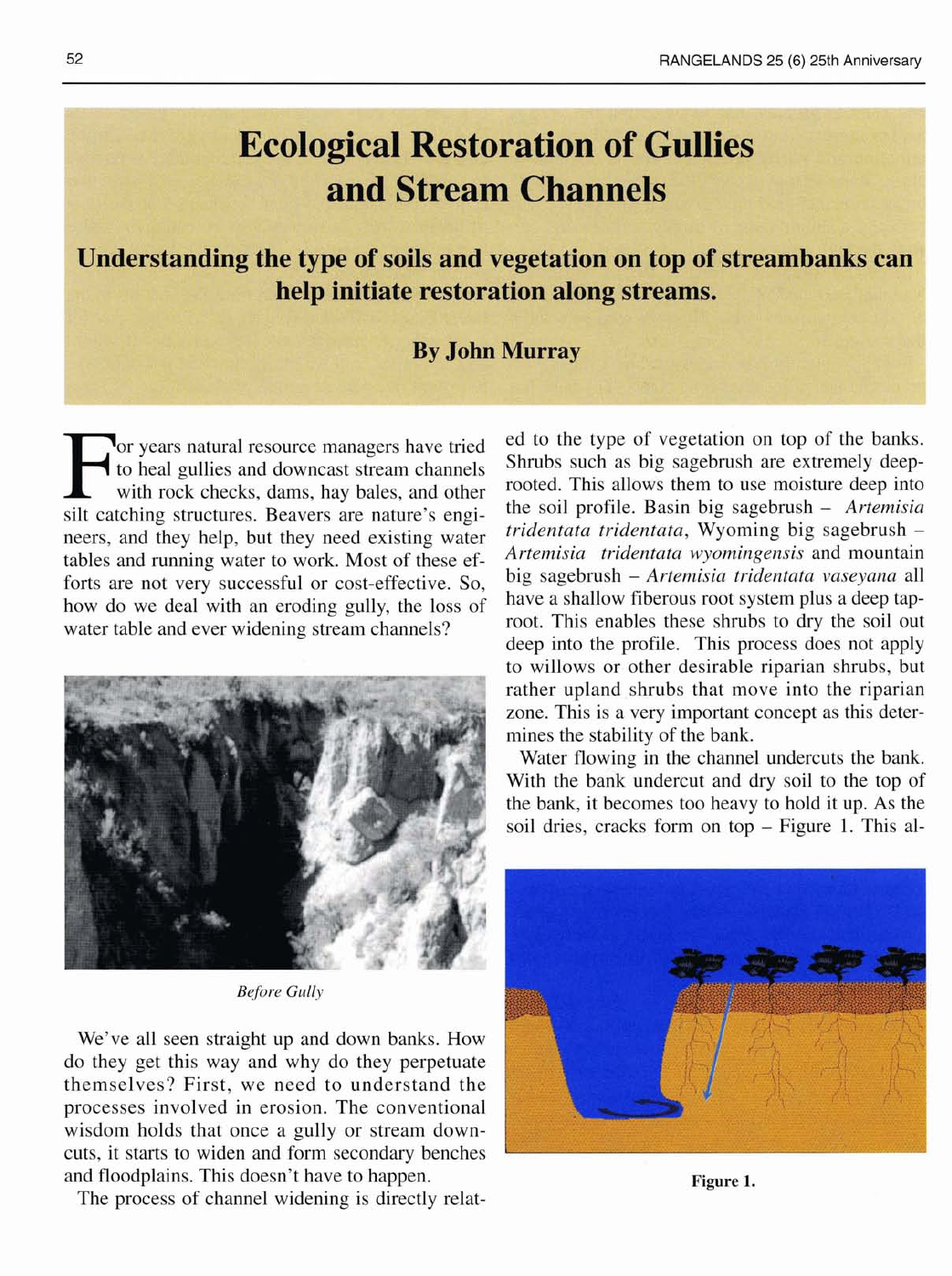lows moisture to enter and the cracks become big-<br>general and natural occurrence of certain soils.<br>generally set as a vertical and the difference is that when the bank is undercut, ger. The result is that the bank falls off as a vertical The difference is that when the bank is undercut, slab – Figure 2. The process starts all over again the top does not break off but rather slumps to the  $slab$  - Figure 2. The process starts all over again



Figure 2.

with the water undercutting the bank and eventually bottom of the channel  $-$  Figure 5. This slumping falling away. The channel continues to widen  $-$  causes small dams and checks to form which in turn falling away. The channel continues to widen  $-\overline{\phantom{a}}$  Figure 3.

slows the flow of water and builds silt behind



**Figure 3.** 

**Figure 5** 

What would happen if the deep tap-rooted species were replaced with a shallower, fibrous root system? Would the bank act the same? If grasses occupy the top of the bank, the grasses will actually absorb and hold the moisture either from snow melt or rain - Figure 4. As the soil absorbs more and more moisture it becomes super saturated and if it continues will actually liquefy and flow. This is a very

them. The grasses now occupy the bottom of the downcuts and also the sides, thus eliminating the ability of the channel to continue widening - Figure 6. The channel is now confined and the banks are stable. Slope, and gradient of the channel is not a factor in the ability of a system to heal its banks. The factors are the vegetation, soils, water, and the slope of the bank.